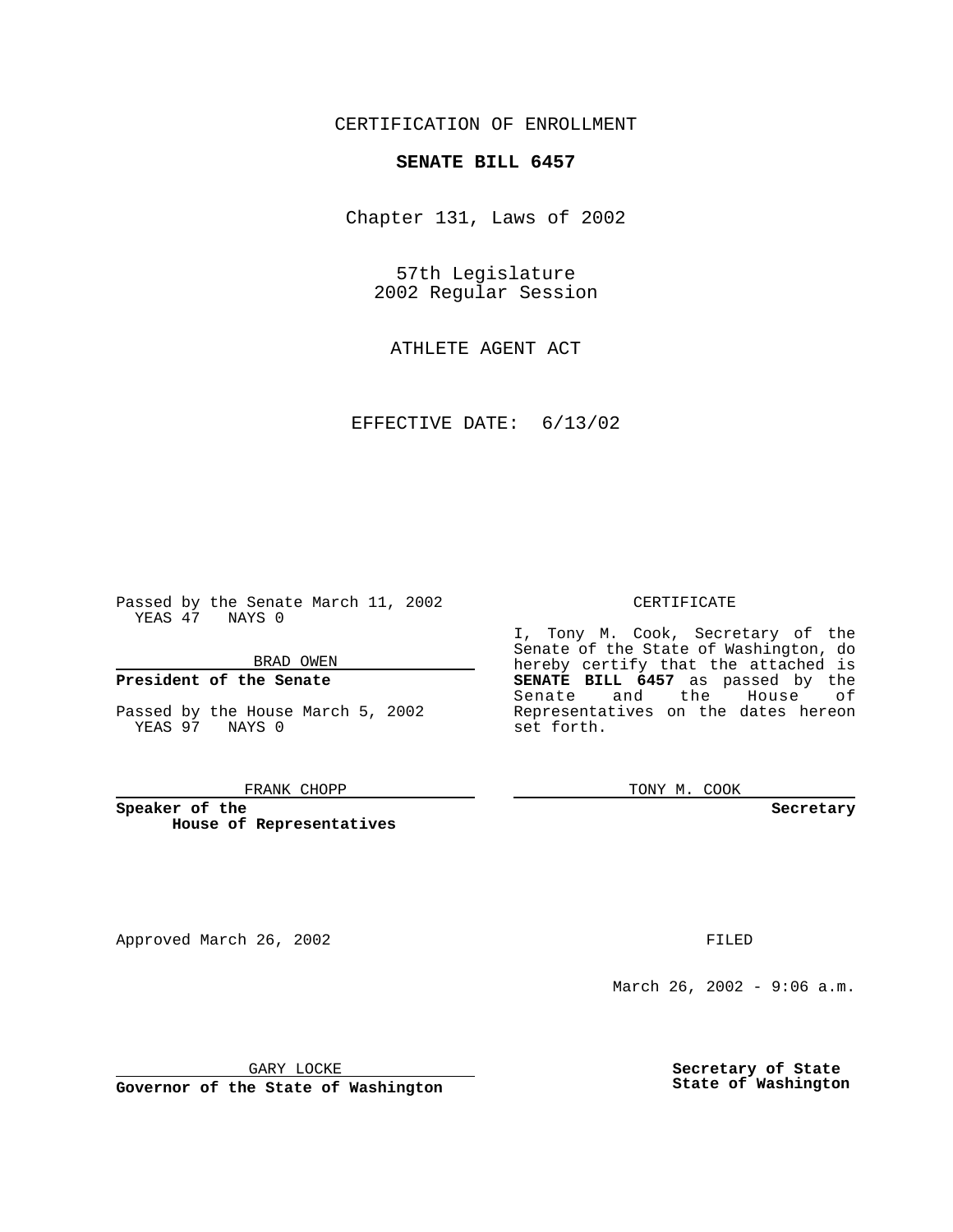# **SENATE BILL 6457** \_\_\_\_\_\_\_\_\_\_\_\_\_\_\_\_\_\_\_\_\_\_\_\_\_\_\_\_\_\_\_\_\_\_\_\_\_\_\_\_\_\_\_\_\_\_\_

\_\_\_\_\_\_\_\_\_\_\_\_\_\_\_\_\_\_\_\_\_\_\_\_\_\_\_\_\_\_\_\_\_\_\_\_\_\_\_\_\_\_\_\_\_\_\_

### AS AMENDED BY THE HOUSE

Passed Legislature - 2002 Regular Session

#### **State of Washington 57th Legislature 2002 Regular Session**

**By** Senators Carlson and Jacobsen

Read first time 01/17/2002. Referred to Committee on Labor, Commerce & Financial Institutions.

 AN ACT Relating to athlete agents; adding a new chapter to Title 19 RCW; and prescribing penalties.

BE IT ENACTED BY THE LEGISLATURE OF THE STATE OF WASHINGTON:

 NEW SECTION. **Sec. 1.** SHORT TITLE. This chapter may be cited as the Uniform Athlete Agents Act.

NEW SECTION. **Sec. 2.** DEFINITIONS. In this chapter:

 (1) "Agency contract" means an agreement in which a student-athlete authorizes a person to negotiate or solicit on behalf of the student- athlete a professional-sports-services contract or an endorsement contract.

 (2) "Athlete agent" means an individual who enters into an agency contract with a student-athlete or, directly or indirectly, recruits or solicits a student-athlete to enter into an agency contract. The term does not include a spouse, parent, sibling, grandparent, or legal guardian of the student-athlete or an individual acting solely on behalf of a professional sports team or professional sports organization. The term includes an individual who represents to the public that the individual is an athlete agent.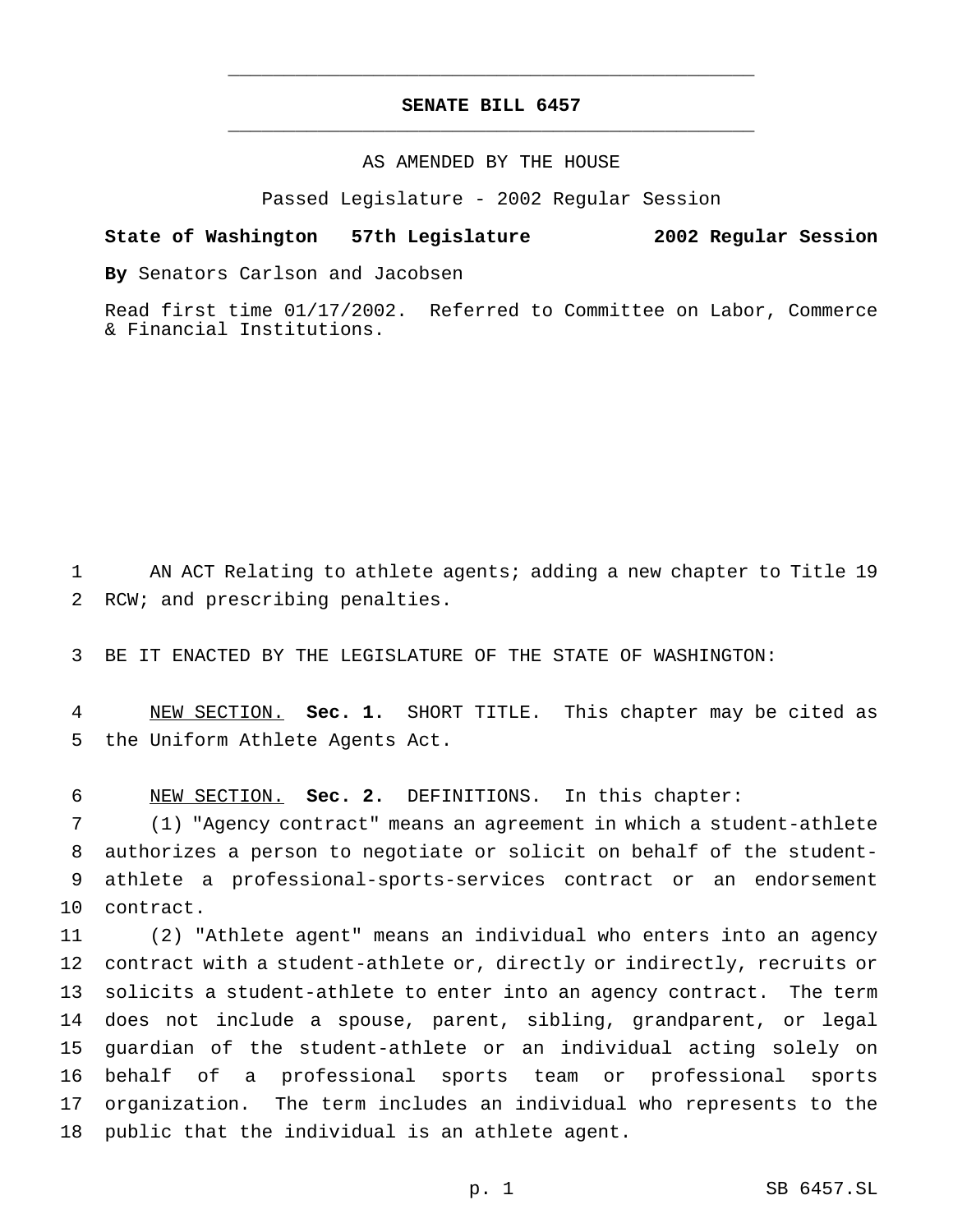(3) "Athletic director" means an individual responsible for administering the overall athletic program of an educational institution or, if an educational institution has separately administered athletic programs for male students and female students, the athletic program for males or the athletic program for females, as appropriate.

 (4) "Contact" means a communication, direct or indirect, between an athlete agent and a student-athlete, to recruit or solicit the student-athlete to enter into an agency contract.

 (5) "Endorsement contract" means an agreement under which a student-athlete is employed or receives consideration to use on behalf of the other party any value that the student-athlete may have because of publicity, reputation, following, or fame obtained because of athletic ability or performance.

 (6) "Intercollegiate sport" means a sport played at the collegiate level for which eligibility requirements for participation by a student-athlete are established by a national association for the promotion or regulation of collegiate athletics.

 (7) "Person" means an individual, corporation, business trust, estate, trust, partnership, limited liability company, association, joint venture, or government; governmental subdivision, agency, or instrumentality; public corporation; or any other legal or commercial entity.

 (8) "Professional-sports-services contract" means an agreement under which an individual is employed or agrees to render services as a player on a professional sports team, with a professional sports organization, or as a professional athlete.

 (9) "Record" means information that is inscribed on a tangible medium or that is stored in an electronic or other medium and is retrievable in perceivable form.

 (10) "State" means a state of the United States, the District of Columbia, Puerto Rico, the United States Virgin Islands, or any territory or insular possession subject to the jurisdiction of the United States.

 (11) "Student-athlete" means an individual who engages in, is eligible to engage in, or may be eligible in the future to engage in, any intercollegiate sport. If an individual is permanently ineligible to participate in a particular intercollegiate sport, the individual is not a student-athlete for purposes of that sport.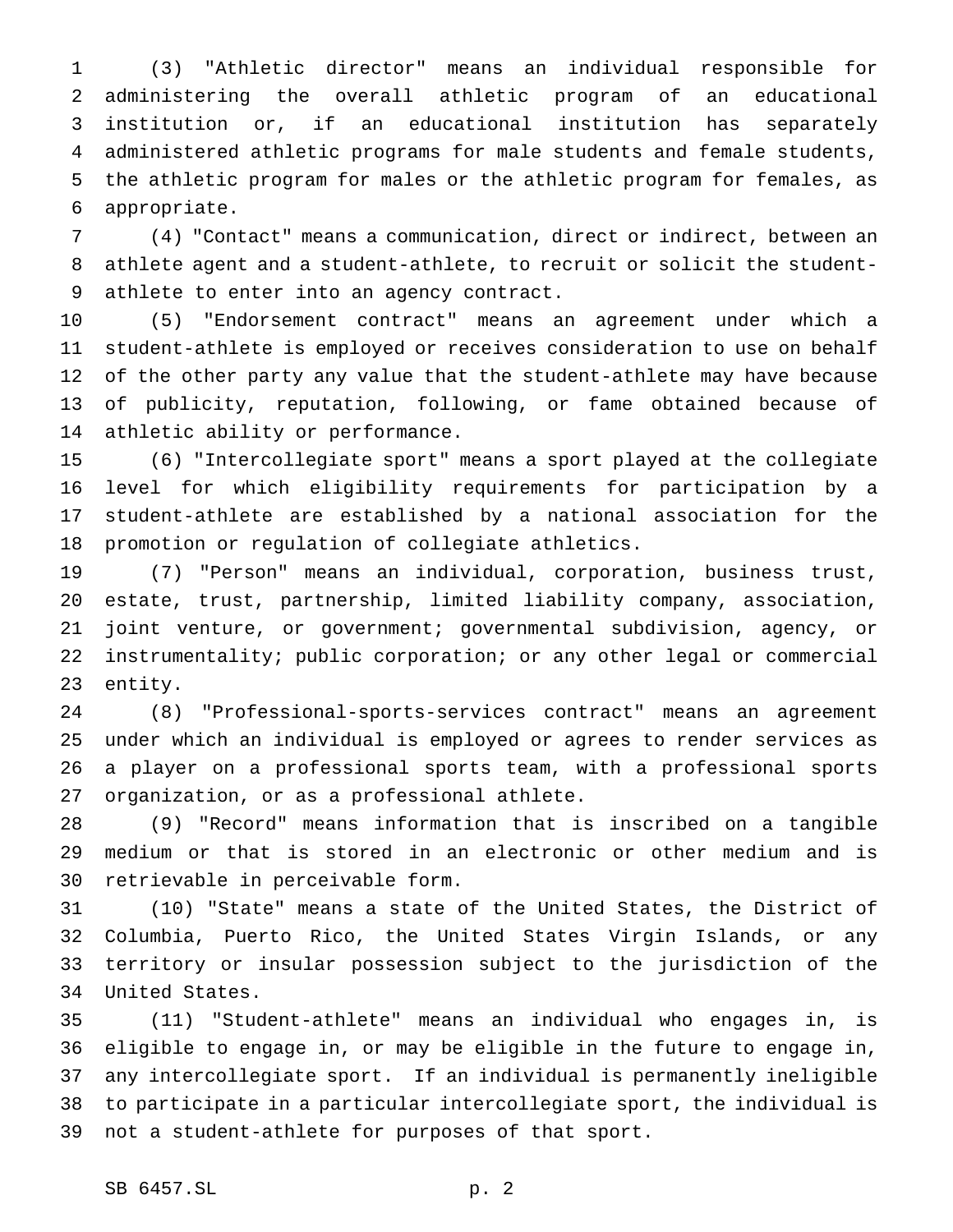NEW SECTION. **Sec. 3.** SERVICE OF PROCESS. By engaging in the business of an athlete agent in this state, a nonresident individual appoints the secretary of state as the individual's agent to accept service of process in any civil action related to the individual's business as an athlete agent in this state.

 NEW SECTION. **Sec. 4.** ATHLETE AGENTS--DELIVERY OF DISCLOSURE FORM REQUIRED. (1) Except as otherwise provided in subsection (2) of this section, an individual may not act as an athlete agent in this state unless on the day of initial contact with any student-athlete the athlete agent delivers to the student-athlete the athlete agent disclosure form as required by section 5 of this act.

 (2) An individual may act as an athlete agent before delivering an athlete agent disclosure form for all purposes except signing an agency contract if:

 (a) A student-athlete or another acting on behalf of the student-athlete initiates communication with the individual; and

 (b) Within seven days after an initial act as an athlete agent, the individual delivers an athlete agent disclosure form to the student-athlete.

 (3) An agency contract resulting from conduct in violation of this section is void. The athlete agent shall return any consideration received under the contract.

 NEW SECTION. **Sec. 5.** ATHLETE AGENT DISCLOSURE FORM-- REQUIREMENTS. (1) The athlete agent disclosure form must be in a record executed in the name of an individual and signed by the athlete agent under penalty of perjury and, except as otherwise provided in subsection (2) of this section, must state or contain:

 (a) The name of the athlete agent and the address of the athlete agent's principal place of business;

 (b) The name of the athlete agent's business or employer, if applicable;

 (c) Any business or occupation engaged in by the athlete agent for the five years next preceding the date of execution of the athlete agent disclosure form;

(d) A description of the athlete agent's:

(i) Formal training as an athlete agent;

(ii) Practical experience as an athlete agent; and

p. 3 SB 6457.SL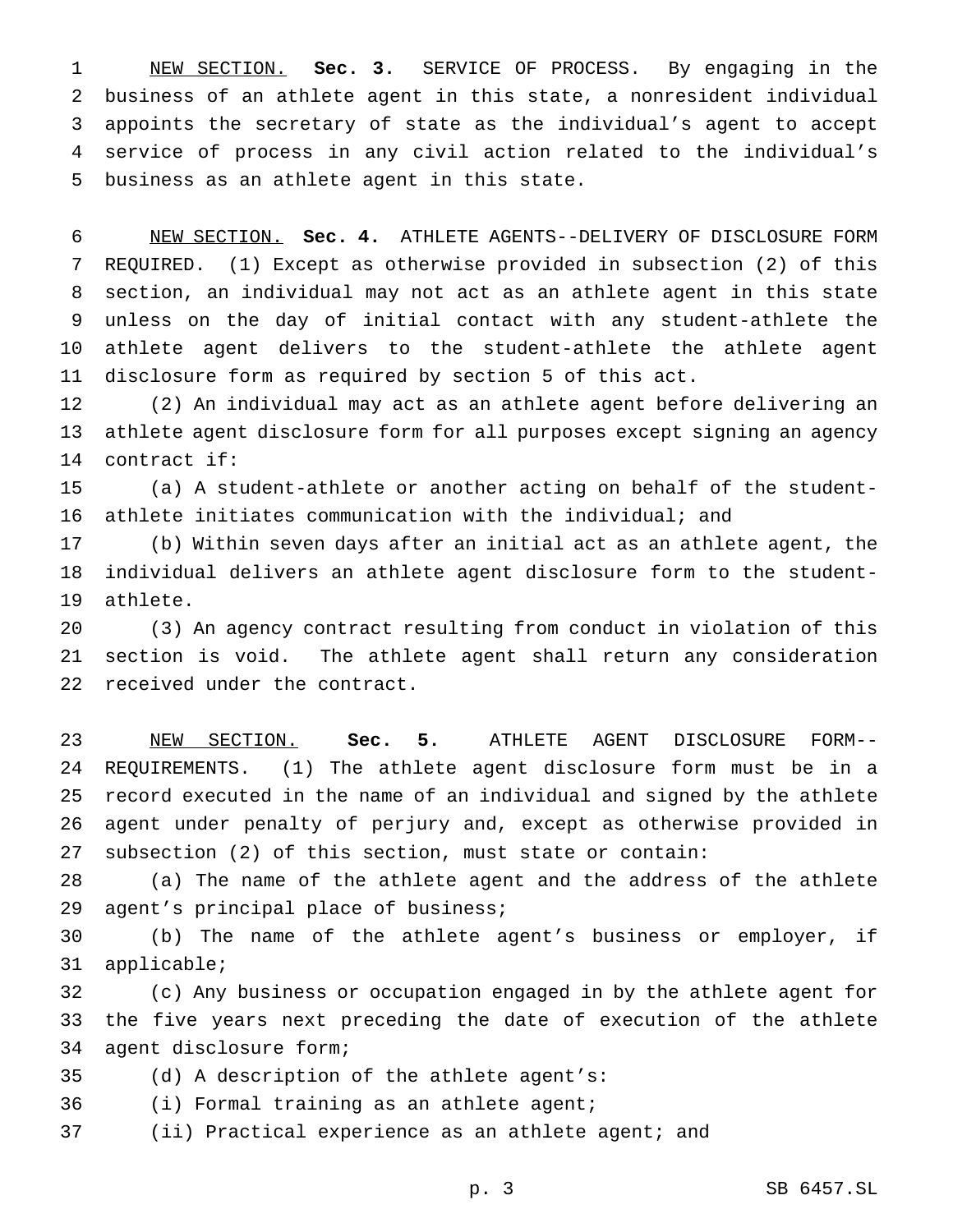(iii) Educational background relating to the athlete agent's activities as an athlete agent;

 (e) The names and addresses of three individuals not related to the athlete agent who are willing to serve as references;

 (f) The name, sport, and last known team for each individual for whom the athlete agent provided services as an athlete agent during the five years next preceding the date of execution of the athlete agent disclosure form;

(g) The names and addresses of all persons who are:

 (i) With respect to the athlete agent's business if it is not a corporation, the partners, officers, associates, or profit-sharers; and (ii) With respect to a corporation employing the athlete agent, the officers, directors, and any shareholder of the corporation with a five percent or greater interest;

 (h) Whether the athlete agent or any other person named pursuant to (g) of this subsection has been convicted of a crime that, if committed in this state, would be a felony or other crime involving moral turpitude, and identify the crime;

 (i) Whether there has been any administrative or judicial determination that the athlete agent or any other person named pursuant to (g) of this subsection has made a false, misleading, deceptive, or fraudulent representation;

 (j) Any instance in which the conduct of the athlete agent or any other person named pursuant to (g) of this subsection resulted in the imposition of a sanction, suspension, or declaration of ineligibility to participate in an interscholastic or intercollegiate athletic event on a student-athlete or educational institution;

 (k) Any sanction, suspension, or disciplinary action taken against the athlete agent or any other person named pursuant to (g) of this subsection arising out of occupational or professional conduct; and

 (l) Whether there has been any denial of an application for, suspension or revocation of, or refusal to renew, the registration or licensure of the athlete agent or any other person named pursuant to (g) of this subsection as an athlete agent in any state.

 (2) An individual who has submitted an application for, and received a certificate of or a renewal of a certificate of, registration or licensure as an athlete agent in another state may submit a copy of the application and a valid certificate of registration or licensure from the other state in lieu of submitting an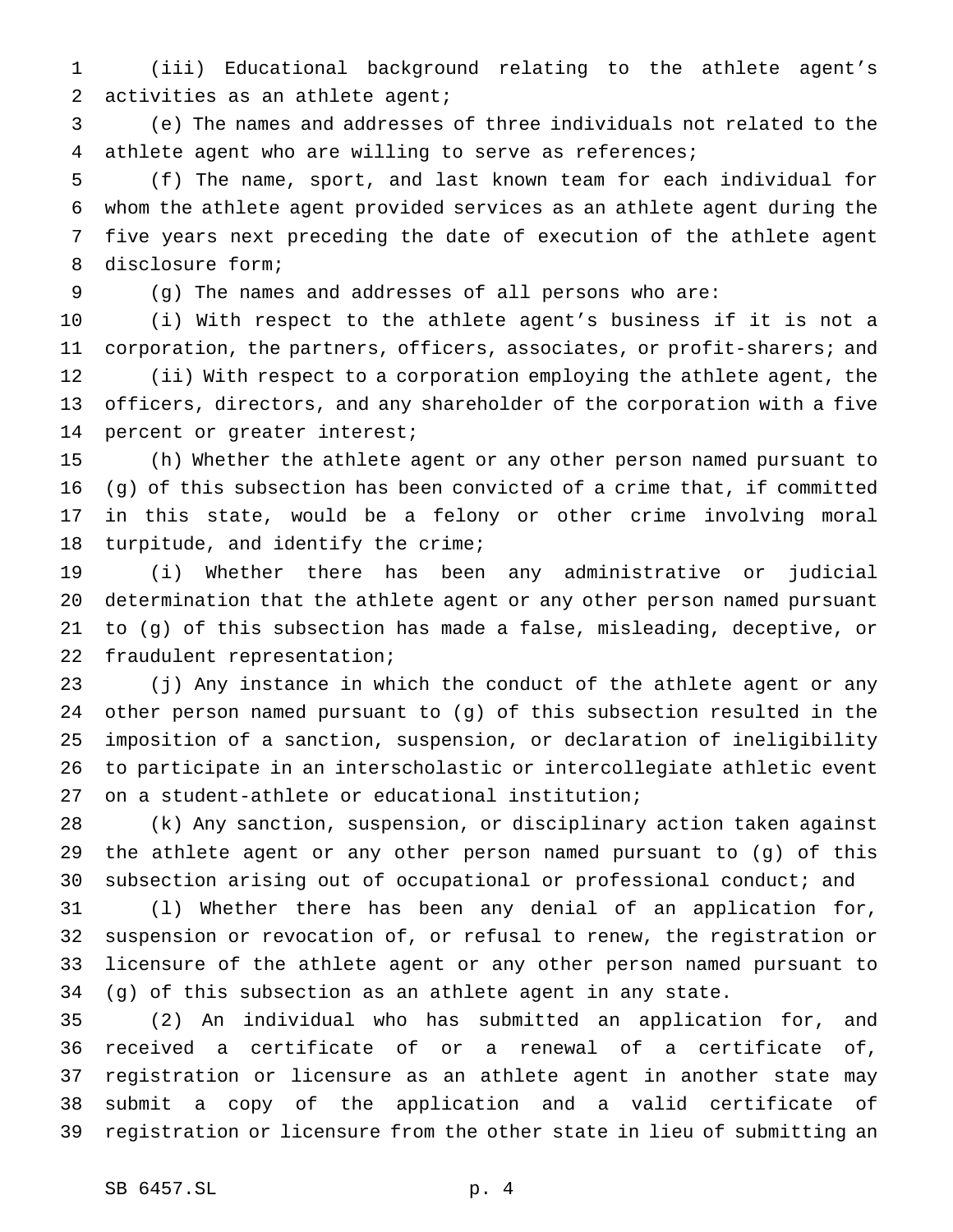athlete agent disclosure form in the form prescribed pursuant to subsection (1) of this section, but only if the application to the other state:

 (a) Was submitted in the other state within the six months next preceding the date of delivery of the athlete agent disclosure form in this state and the athlete agent certifies the information contained in the application is current;

 (b) Contains information substantially similar to or more comprehensive than that required in an athlete agent disclosure form under subsection (1) of this section; and

(c) Was signed by the athlete agent under penalty of perjury.

 NEW SECTION. **Sec. 6.** DISQUALIFICATIONS. No person may engage in the business of an athlete agent who has:

 (1) Been convicted of a crime that, if committed in this state, would be a felony or other crime involving moral turpitude;

 (2) Made a materially false, misleading, deceptive, or fraudulent representation as an athlete agent or in the application for licensure or registration as an athlete agent in another state;

(3) Engaged in conduct prohibited by section 11 of this act;

 (4) Had a registration or licensure as an athlete agent suspended, revoked, or denied or been refused renewal of registration or licensure in any state; or

 (5) Engaged in conduct or failed to engage in conduct the consequence of which was that a sanction, suspension, or declaration of ineligibility to participate in an interscholastic or intercollegiate athletic event was imposed on a student-athlete or educational institution.

 NEW SECTION. **Sec. 7.** FORM OF CONTRACT. (1) An agency contract must be in a record signed by the parties.

(2) An agency contract must state or contain:

 (a) The amount and method of calculating the consideration to be paid by the student-athlete for services to be provided by the athlete agent under the contract and any other consideration the athlete agent has received or will receive from any other source for entering into the contract or for providing the services;

 (b) The name of any person other than the athlete agent who will be 37 compensated because the student athlete signed the agency contract;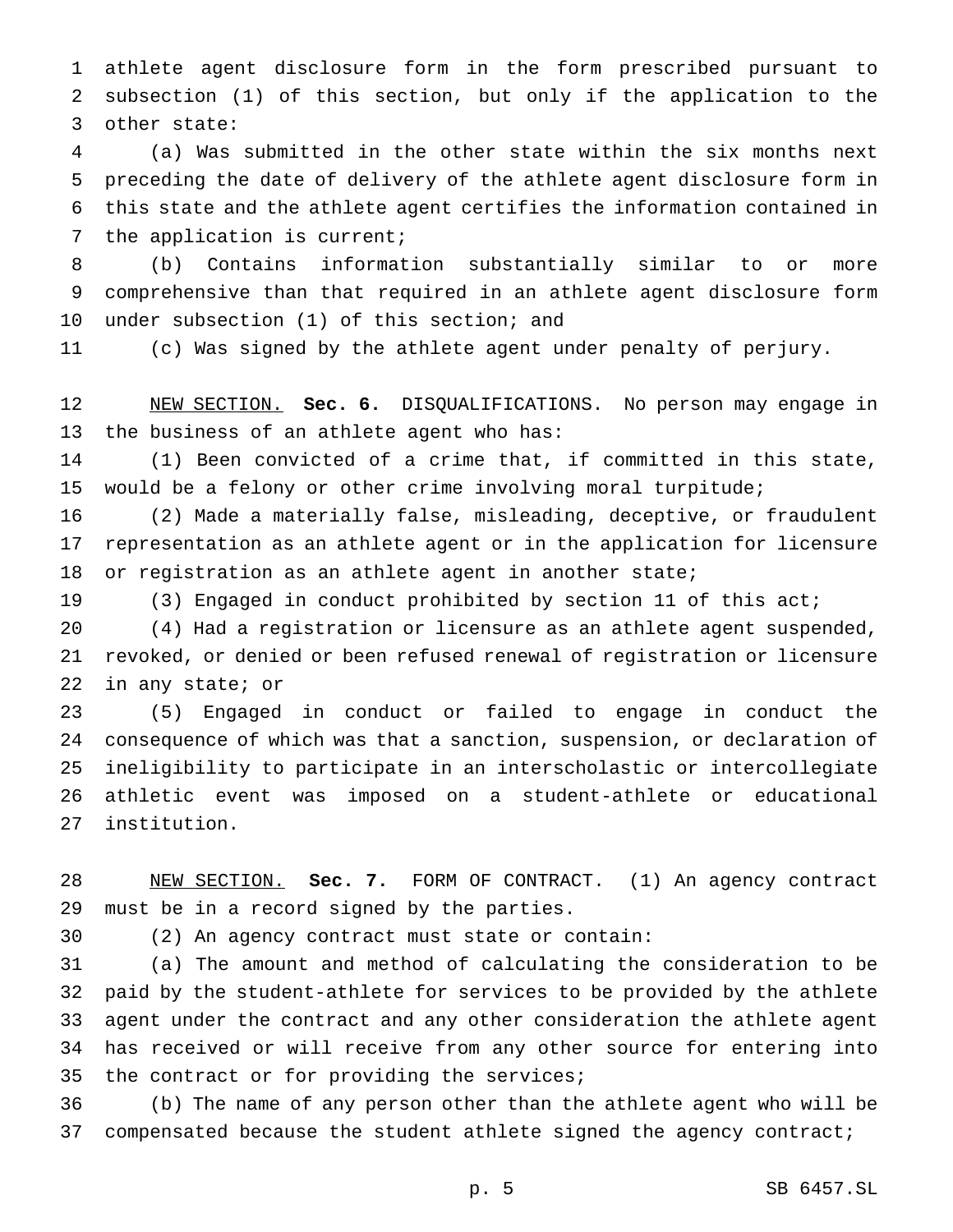(c) A description of any expenses that the student-athlete agrees to reimburse;

 (d) A description of the services to be provided to the student-athlete;

(e) The duration of the contract; and

(f) The date of execution.

 (3) An agency contract must contain, in close proximity to the signature of the student-athlete, a conspicuous notice in boldface type in capital letters stating:

## **WARNING TO STUDENT-ATHLETE**

**IF YOU SIGN THIS CONTRACT:**

 **(a) YOU MAY LOSE YOUR ELIGIBILITY TO COMPETE AS A STUDENT-ATHLETE IN YOUR SPORT;**

 **(b) BOTH YOU AND YOUR ATHLETE AGENT ARE REQUIRED TO TELL YOUR ATHLETIC DIRECTOR, IF YOU HAVE AN ATHLETIC DIRECTOR, AT LEAST SEVENTY- TWO HOURS PRIOR TO ENTERING INTO AN AGENCY CONTRACT AND AGAIN WITHIN SEVENTY-TWO HOURS AFTER ENTERING INTO AN AGENCY CONTRACT; AND**

 **(c) YOU MAY CANCEL THIS CONTRACT WITHIN FOURTEEN DAYS AFTER SIGNING IT. CANCELLATION OF THE CONTRACT MAY NOT REINSTATE YOUR ELIGIBILITY.**

 (4) A copy of the athlete agent disclosure form delivered to the student-athlete shall be attached to the agency contract.

 (5) An agency contract that does not conform to this section is voidable by the student-athlete.

 (6) The athlete agent shall give a copy of the signed agency contract to the student-athlete at the time of signing.

 NEW SECTION. **Sec. 8.** NOTICE TO EDUCATIONAL INSTITUTION. (1) At least seventy-two hours prior to entering into an agency contract, the athlete agent shall give notice in a record of the existence of the contract and shall provide a copy of the athlete agent disclosure form to the athletic director of the educational institution at which the student-athlete is enrolled or the athlete agent has reasonable grounds to believe the student-athlete intends to enroll.

 (2) Within seventy-two hours after entering into an agency contract or before the next scheduled athletic event in which the student- athlete may participate, whichever occurs first, the athlete agent shall give notice in a record of the existence of the contract and shall provide a copy of the athlete agent disclosure form to the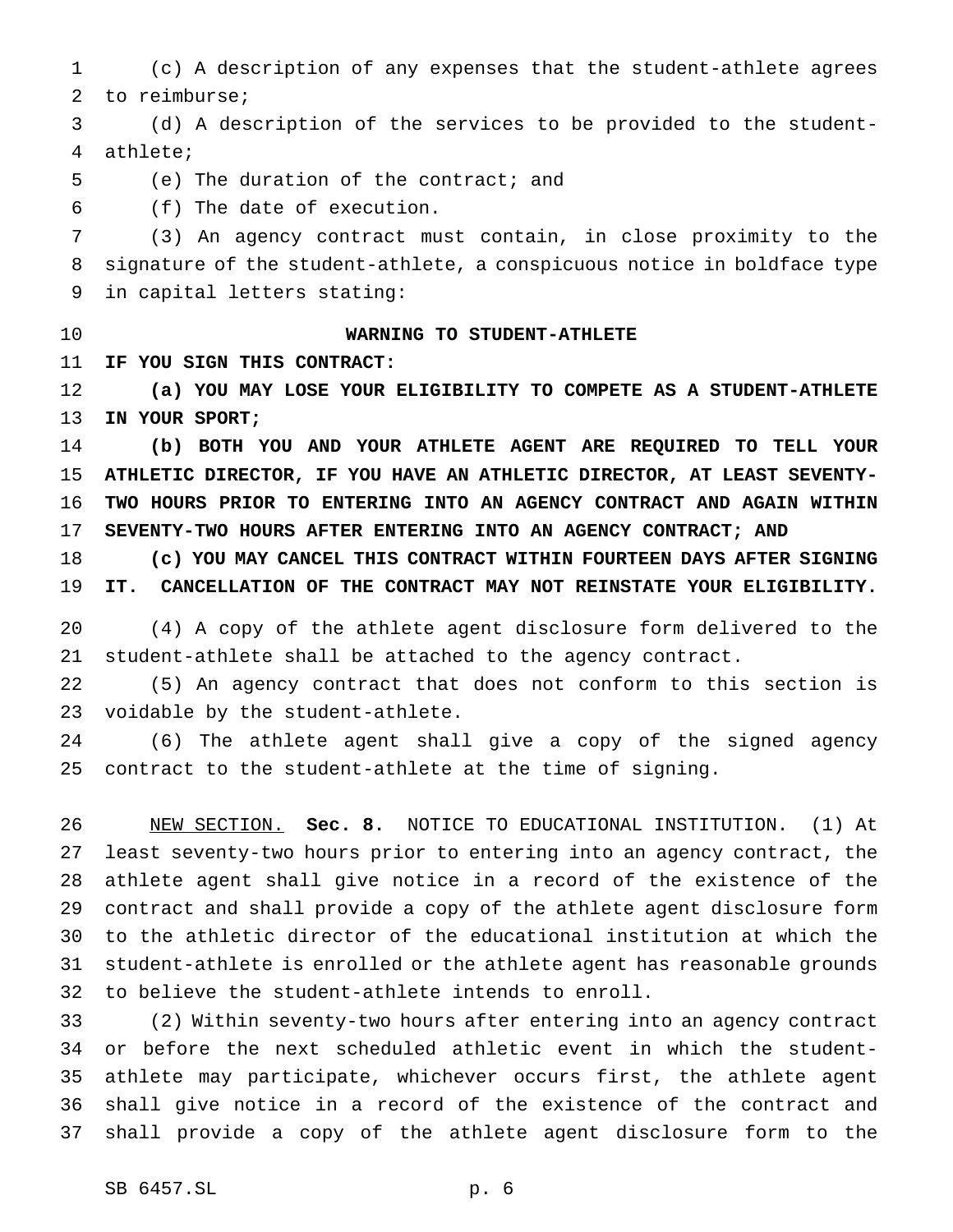athletic director of the educational institution at which the student- athlete is enrolled or the athlete agent has reasonable grounds to believe the student-athlete intends to enroll.

 (3) At least seventy-two hours prior to entering into an agency contract, the student-athlete shall give notice in a record of the existence of the contract and shall provide a copy of the athlete agent disclosure form to the athletic director of the educational institution at which the student-athlete is enrolled.

 (4) Within seventy-two hours after entering into an agency contract or before the next athletic event in which the student-athlete may participate, whichever occurs first, the student-athlete shall inform the athletic director of the educational institution at which the student-athlete is enrolled that he or she has entered into an agency contract and shall provide a copy of the athlete agent disclosure form.

 NEW SECTION. **Sec. 9.** STUDENT-ATHLETE'S RIGHT TO CANCEL. (1) A student-athlete may cancel an agency contract by giving notice in a record to the athlete agent of the cancellation within fourteen days after the contract is signed.

 (2) A student-athlete may not waive the right to cancel an agency contract.

 (3) If a student-athlete cancels an agency contract, the student- athlete is not required to pay any consideration under the contract or to return any consideration received from the agent to induce the student-athlete to enter into the contract.

 NEW SECTION. **Sec. 10.** REQUIRED RECORDS. (1) An athlete agent shall retain the following records for a period of five years:

 (a) The name and address of each individual represented by the athlete agent;

(b) Any agency contract entered into by the athlete agent; and

 (c) Any direct costs incurred by the athlete agent in the recruitment or solicitation of a student-athlete.

 (2) Records required by subsection (1) of this section to be retained are subject to subpoena in a judicial proceeding.

 NEW SECTION. **Sec. 11.** PROHIBITED ACTS. (1) An athlete agent may not do any of the following with the intent to induce a student-athlete to enter into an agency contract: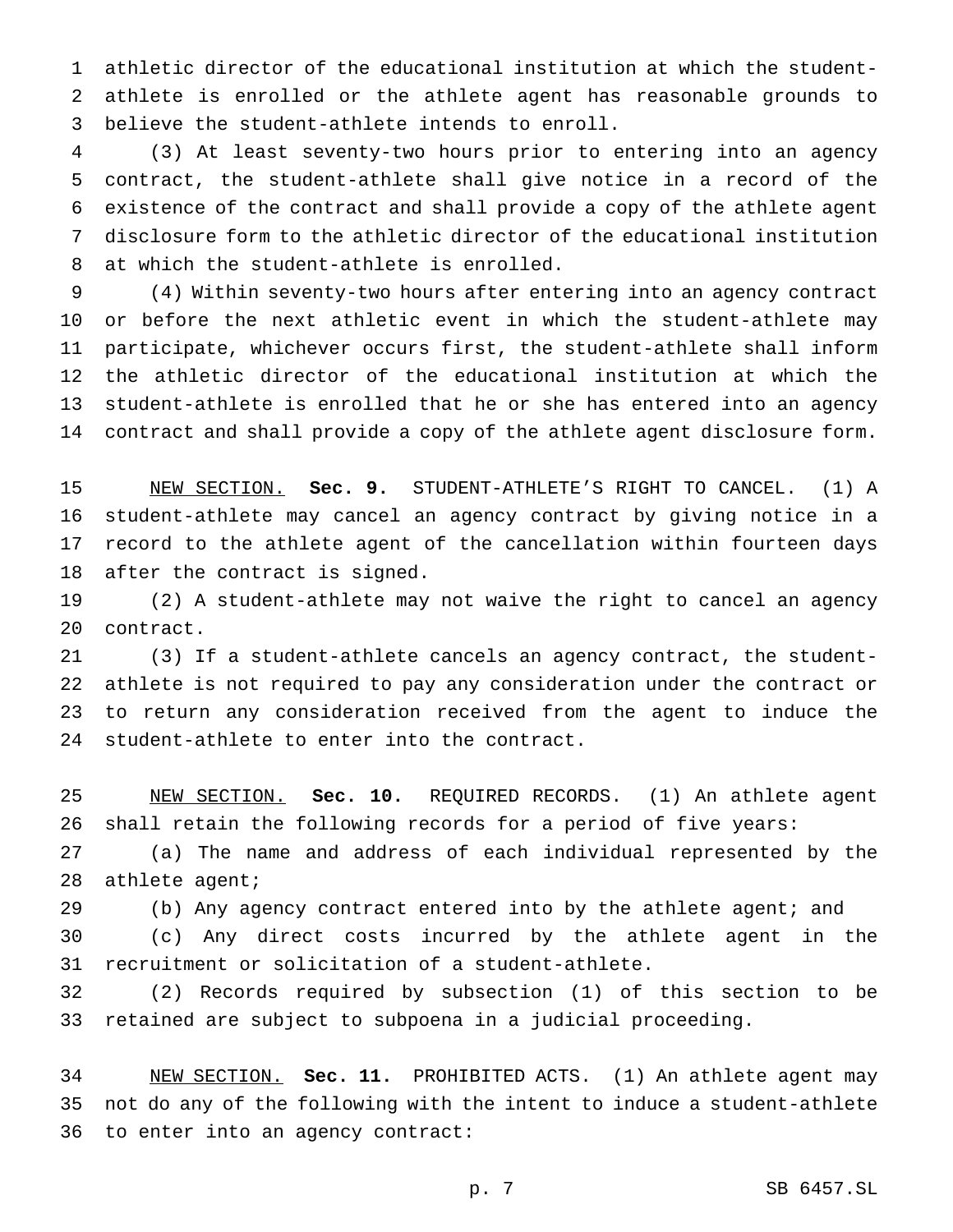(a) Give any materially false or misleading information or make a materially false promise or representation;

 (b) Furnish anything of value to a student-athlete before the student-athlete enters into the agency contract; or

 (c) Furnish anything of value to any individual other than the student-athlete or another registered athlete agent.

(2) An athlete agent may not intentionally:

 (a) Initiate contact with a student-athlete unless providing the student-athlete with the athlete agent disclosure form as provided in section 4 of this act;

 (b) Refuse or willfully fail to retain or produce in response to subpoena the records required by section 10 of this act;

 (c) Fail to disclose information required by section 5 of this act; (d) Provide materially false or misleading information in an athlete agent disclosure form;

(e) Predate or postdate an agency contract;

 (f) Fail to notify a student-athlete prior to the student-athlete's signing an agency contract for a particular sport that the signing by the student-athlete may make the student-athlete ineligible to participate as a student-athlete in that sport;

 (g) Ask or allow a student-athlete to waive or attempt to waive rights under this chapter;

 (h) Fail to give notice required under section 8 of this act; or (i) Engage in the business of an athlete agent in this state: (A) At any time after conviction under section 12 of this act; or (B) within five years of entry of a civil judgment under section 13 of this act.

 NEW SECTION. **Sec. 12.** CRIMINAL PENALTIES. The commission of any act prohibited by section 11 of this act by an athlete agent is a class C felony punishable according to chapter 9A.20 RCW. In addition to any criminal penalties, the court may assess a civil penalty of up to ten thousand dollars for a violation of section 11 of this act.

 NEW SECTION. **Sec. 13.** CIVIL REMEDIES. (1) An educational institution has a right of action against an athlete agent or a former student-athlete for damages caused by a violation of this chapter. In an action under this section, the court may award to the prevailing party costs and reasonable attorneys' fees.